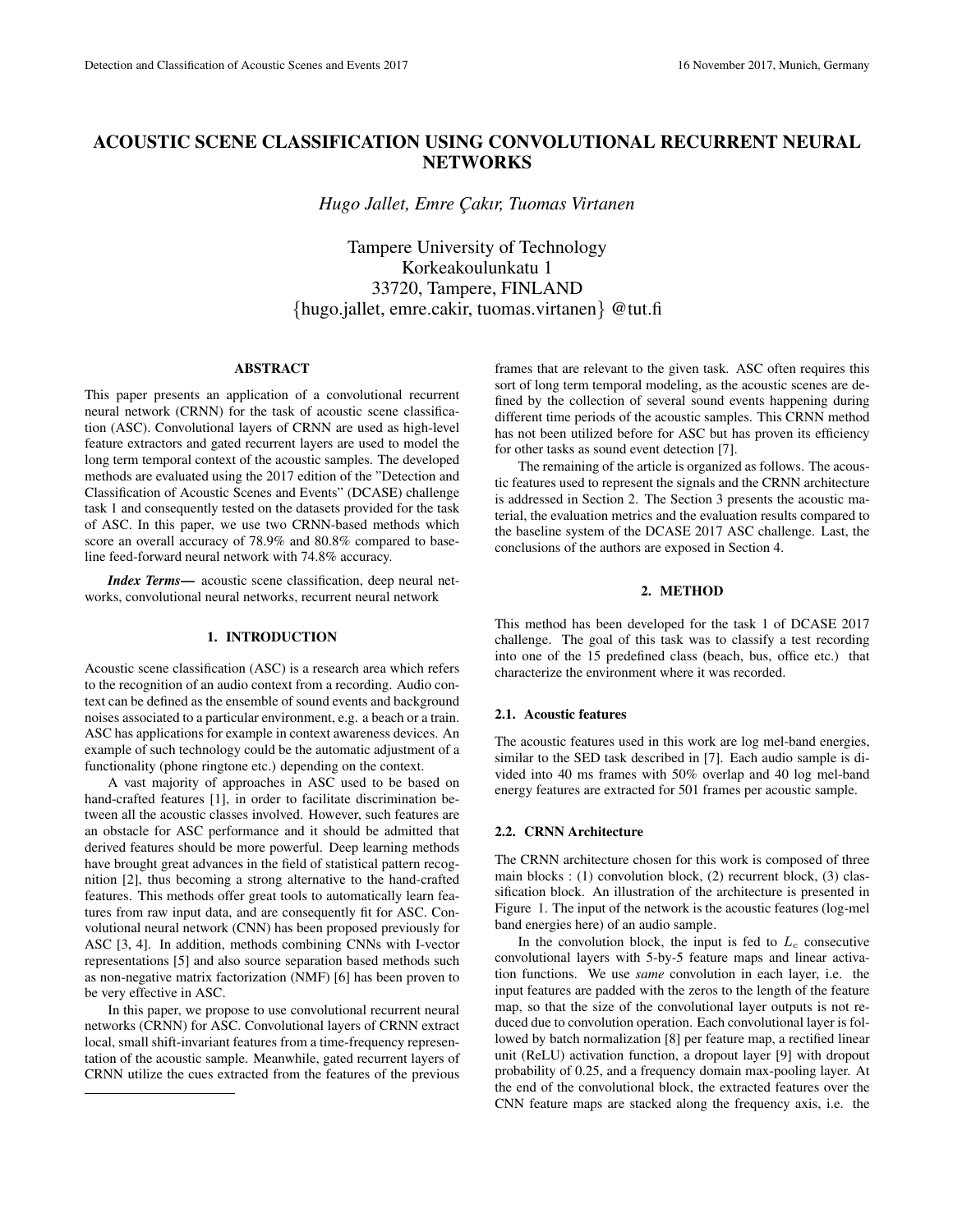

Figure 1: Overview of the submitted CRNN method. (1): Multiple convolutional layers with max-pooling and stacking of the features over frequency axis, (2):Multiple stacked recurrent layers, (3):Temporal max-pooling and Softmax layer permits to classify the audio sample into one class, just with one vector.

features extracted by all the feature maps of the last convolutional layer are concatenated into a single feature vector for each frame.

In the recurrent block, these stacked features are fed to  $L_r$  GRU layers where tanh and hard sigmoid activation functions are used for update and reset gates, respectively. Dropout with probability 0.25 is applied on both the inputs and the recurrent outputs of the recurrent layer.

Finally, in the classification block, a temporal max-pooling layer is used to obtain one output per last GRU layer hidden unit that represents all the frames in the acoustic sample. The output of this layer is then fed to a feed-forward network of 15 units (1 unit per class) with softmax activation function as the classification layer. The outputs of the classification layer are regarded as the probabilities of the sample to belong to a class (given that one unit corresponds to one class). If the method is to be evaluated or utilized in a usage case, the acoustic sample is estimated to belong to the class with the highest probability.

# 2.3. Procedure and Final Configuration

The CRNN is trained using Adam method for gradient based optimization [10]. Binary cross-entropy is used as the cost function, and the network is trained for a maximum of 200 epochs. Early

| Parameters            | Chosen Model |  |
|-----------------------|--------------|--|
| $L_{c}$               |              |  |
| $L_r$                 | 2            |  |
| Pool Size             | (2, 2, 2)    |  |
| #Filters/Hidden Units | 96           |  |
| #Parameters           | 688K         |  |

Table 1: Hyper-parameters of the model (CRNN-1) used for the challenge, determined with the grid search.

stopping is used with a patience of 25 epochs and a delta of 0.001, which means that the training is prematurely stopped if the binary accuracy did not improve at least for 0.1% during 25 consecutive epochs. We keep the model from the epoch with the maximum validation accuracy after training.

In order to decide which architecture to use for our challenge submission, we run a hyper-parameter grid search and pick the architecture which gives the highest classification accuracy in the test set of the development data (see Section 3.1). The grid search covers the number of CNN feature maps / GRU hidden units {32,96,160} (both are set to the same value); the number of convolutional and recurrent layers  $\{1,2,3,4\}$  ( $L_c$  can be different from  $L_r$ ); and the frequency max-pool sizes after each convolutional layer {(8); (5, 4); (2, 2, 2); (5, 2, 2); (5,4, 2); (5, 2, 2, 1); (5, 2, 2, 2)}. The final hyper parameters of the network are listed in Table 1. This method is referred in this paper as CRNN-1.

We also decided to pick the seven best architectures (in terms of test accuracy on the development set) and to train these networks with the whole data from development set. Then, for each sample of the test set for the challenge, we do majority voting over test set outputs of these seven models and get the scene label for the sample. This method is referred as CRNN-2.

### 3. EVALUATION

#### 3.1. Acoustic Material

The acoustic material used for this task consists of 10-second segments. These segments have been created by splitting 3-5 minutes long segments recorded in different scenes. The dataset is divided into two subsets : development set and evaluation set. The development set is actually the complete DCASE 2016 dataset for the same task. The evaluation dataset is made of newly recorded segments. Segments obtained from the same original recording are in the same set. Each class is provided with 312 of these segments. The development dataset is thus composed of 4680 segments, split into 3075 training, 435 validation and 1170 test segments. More details about the dataset can be found in [11].

### 3.2. Baseline

In this work, we will compare the performance of our two CRNN based methods with two baseline methods using deep learning with the same input features. The first method is a feed-forward neural network (FNN) with two hidden layers of 50 neurons. This is also the official baseline method of the challenge. The second baseline method is a CNN whose architecture has been selected through the